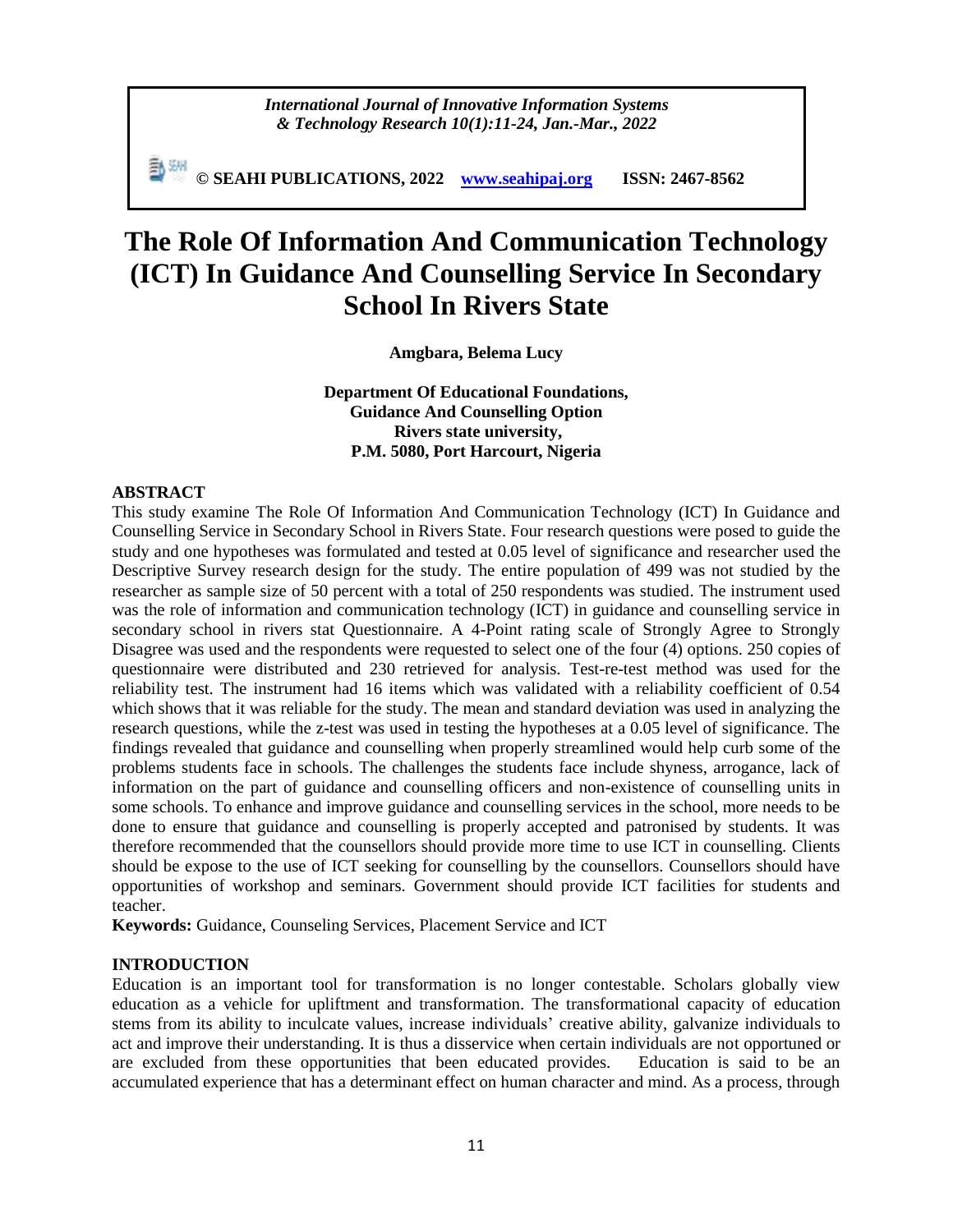which societal values, norms, principles, ethos, and skills can adequately be conveyed. Individuals need education in order to acquire this accumulated knowledge.

The essence of incorporating guidance and counseling into the school system was to eliminate overwhelming ignorance of many young people on their choices of career prospects and personality maladjustment among school children. Based on these and more, career officers and counselors were appointed to take the responsibilities in sensitizing students on the needs for effective career choice. A counsellor could be one who is highly experienced to help another one to get out of problem. A counsellor offers help services to those who on their own could not help themselves out of such problems. A guidance and counsellor outside the talent endowment must have studied guidance and counselling in the higher institutions of learning. The guidance and counsellors do not solve the problems for the client but shows the client the easiest way out of his/her problems. Guidance and counselling services for students promotes their social, emotional physiological, spiritual and academic well-being. Guidance and Counselling (2011) has it that counselling aims at helping the client understand and accept themselves "as they are" and to help the student to help himself. Today, the services has gained prominence in the Nigerian educational system and many are becoming interested in counseling the youths especially students in making wise educational, vocational and social decisions. Counseling Service is one of the recent disciplines introduced into Nigerian Educational system. With the current trends in technological development and globalization, it has become imperative to refocus counseling and widen its scope to meet with the challenges of the modern society especially in Nigerian secondary schools. Counseling, according to(Erford, 2011) is an interpersonal relationship in which one person attempts to help another person to understand and cope with his problems in the area of education, vocation and family relationship.

Guidance and Counseling is a professional field which has a broad range of activities and services aimed at assisting individuals to understand themselves, others, school environment and attain abilities to adjust accordingly. As individuals develop through stages of life and educational attainment, they encounter problems, challenges and conflict situations. The focus of guidance and counselling in school is to address the needs and concerns of students or learners at different levels of academic or educational development. Braddock (2001), states that the purpose of guidance and counselling in schools is to improve academic achievement, foster positive study attitudes and habit, increase acquisitions and application of conflict resolution skills and decrease school dropouts. The primary mission of a school's guidance and counselling program is to provide a broad spectrum of personnel services to the students. Denga (2001), referred to these services as "cluster of formalised educational services designed by the school to assist students to achieve self-knowledge or self-understanding which is necessary for them to attain the fullest self-development and self-realization of their potential".

These services include: student appraisal service, information service, counselling service, placement service, orientation service, referral service, follow-up and evaluation service, and research service. Appraisal service involves the use of tests and non-test instruments to collect, analyze and interpret data on students to understand themselves better. It also affords counselors and significant others, the opportunity of having insight into the strengths and weaknesses of students. Information service is tailored towards equipping students with the necessary information in the areas of educational, vocational and personal social. These information are very important because they assist students to make wise decisions about life. Counselling service is a face to face interaction between the counsellor and the students, through which students are assisted towards overcoming obstacles to their academic, vocational, personal-social progress and other life needs. Placement service is concerned with assisting students to adjust to the next stage of development whether in school or on the job. Orientation service is designed to familiarize fresh students with their environment. It is a process of initiating an individual to a work or learning situation and of instructing him about rules, regulations and responsibilities, as an introduction to a new situation. Referral service affords the school counsellor an opportunity to refer the cases which he cannot handle to specialists like clinical psychologist, medical practitioner and others. Follow-up and evaluation service is designed to ascertain the extent to which the guidance programme previously carried out by the school is meeting the objectives for which it was established and also to monitor the progress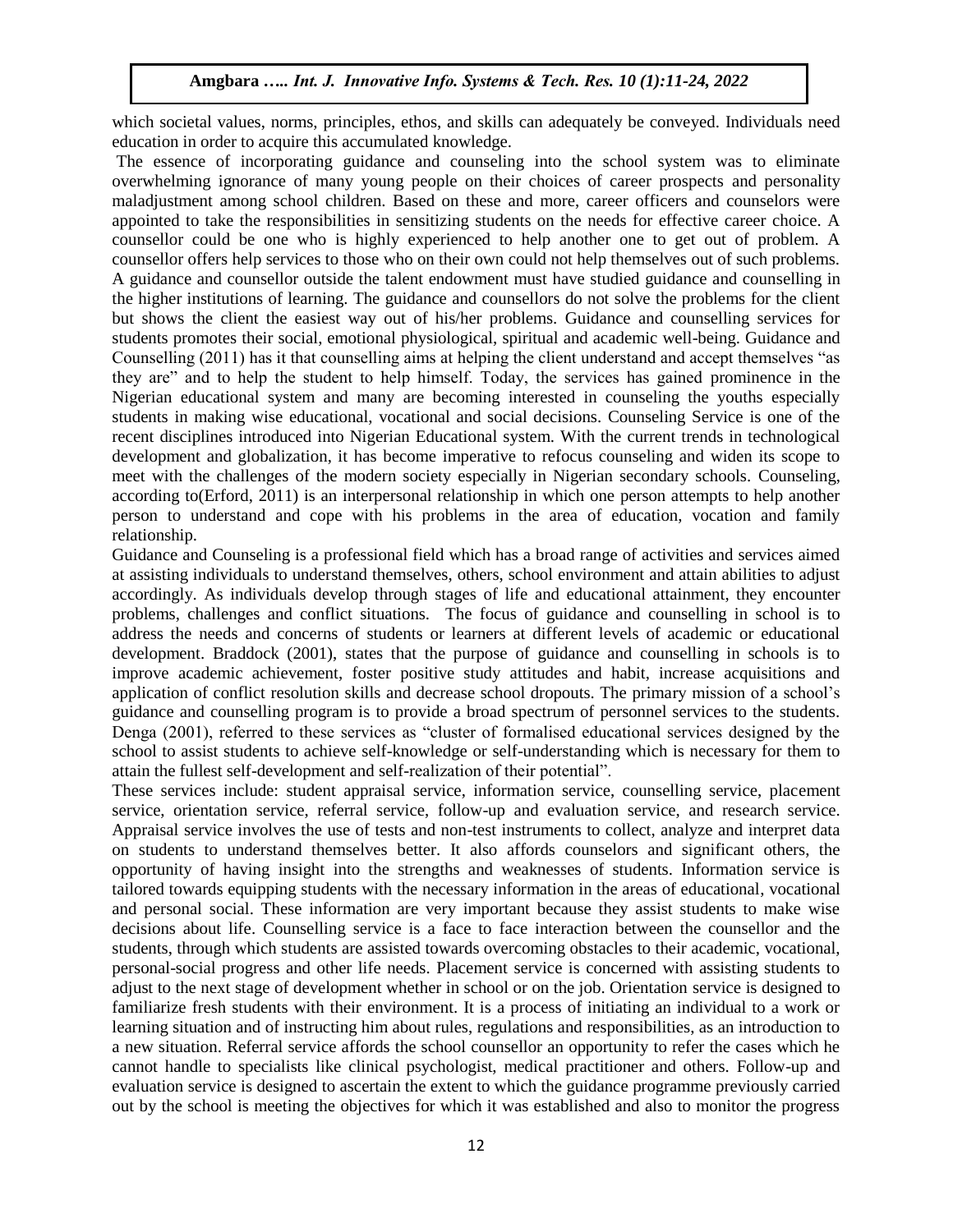of students in their work places. Research service helps the school counsellor to discover relevant information that can improve students learning and understanding. The service should be an on-going process which professional counsellors should embrace and encourage. These services constitute the core of any guidance program and should be organised to facilitate the growth and development of all students from kindergarten through post high school experiences (Erford, 2010; Erford, 2011; Neukrug, 2011).

The world has turned into a global village through high level of intra-connectivity and inter-connectivity that information communication has brought. The use of electronics in the day to day activities in the school has gone a long way to reduce stress, save time and maximize output though with its attendant hazardous effects. Information they say is power. Anybody that is informed is in the right slate to provide required answer or solution to issues at hand. Information communication is the process of sharing knowledge, ideas, facts, values, discoveries and experiences through direct or indirect interaction with the information source. Information communication should be such that vital information is made available to those in need of it without any form of barrier. Wikipedia The Free Encyclopedia (2016) opined that Information and Communication Technology is a unified communication and the integration of telecommunications (telephone lines and wireless signals) computers as well as necessary enterprise software, middleware, storage, and audio-visual systems, which enables users to access, store, transmit, and manipulate information. Information communication technology can be defined as the use of software or hardware to disseminate and receive information. Technologies that share information in the software systems are discs, cassettes, flash drive, and internet information while the hardware information communication is done through television, radio, projector, computer, telephone, printers and satellites. Information in this respect must be communicated or shared with the help of technological gadgets. Techopedia (2016) saw information and communication technology (ICT) as the technology used to handle telecommunications, broadcast media, intelligent building management systems, audio-visual processing and transmission systems, and net workbased control and monitoring functions. WikiBooks (2016) saw ICT as a set of technological tools and resources used to communicate, and to create, disseminate, store, and manage information.

The Internet has become the medium choice, for many people in information assessment and dissemination. According to Mbakwem (2008) it is a global connection of many different types of computer networks linked together. It is an electronic network that makes it possible for people to interact, access and exchange information. Information technology is all about the technologies that aid in the communication process of passing messages from the sender toe the receiver. Okenwa (2008) observes that technologies have advanced into the development of communication and multimedia equipment that are capable of accepting data, processing data into information and storing both the data and information for future use and reference purposes. He noted that computer based technology include: teleconferencing machine, computer, electronic books (e-books) computer graphics technology; instructional satellite, video conferencing and web television.

Shiran (2001) and Phrema (2006) have reported significant positive impact of ICT on counselling. It has generated high levels of enthusiasm and commitment during the counselling process as well as increased reasoning ability of learners, increased attention and concentration (Green and Yello 2002, and Chin-Chun 2001). Anyamene, Nwokolo and Anyachebelu (2010) noted that the array of information provided through counselling would help tremendously in production of professionally competent graduates. ICT introduction at the university system is a big boost to education at that level. The provision of ICT facilities in the resource centers presupposes that counsellors and students can use them to improve awareness, adjustment and learning. Shiran (2001) has opined that investment in ICT facility will help in counselling and other support services necessary for effective delivery of an ICT-based curriculum should be utmost in government priorities. In order to plan, design and implement ICT in the country there is a dire need of strong and committed professionals in this field and adequate facilities are required for the implementation of ICT in schools. Smith & Collins (2006) note that the counsellor's role is to provide the leadership necessary to manage the school counselling program and ensure effective strategies to implement counselling standards. Effectiveness requires that counsellors should incorporate new ICT ideas to facilitate learning to meet their counselling needs (Anderson, 2001). Given the importance of ICT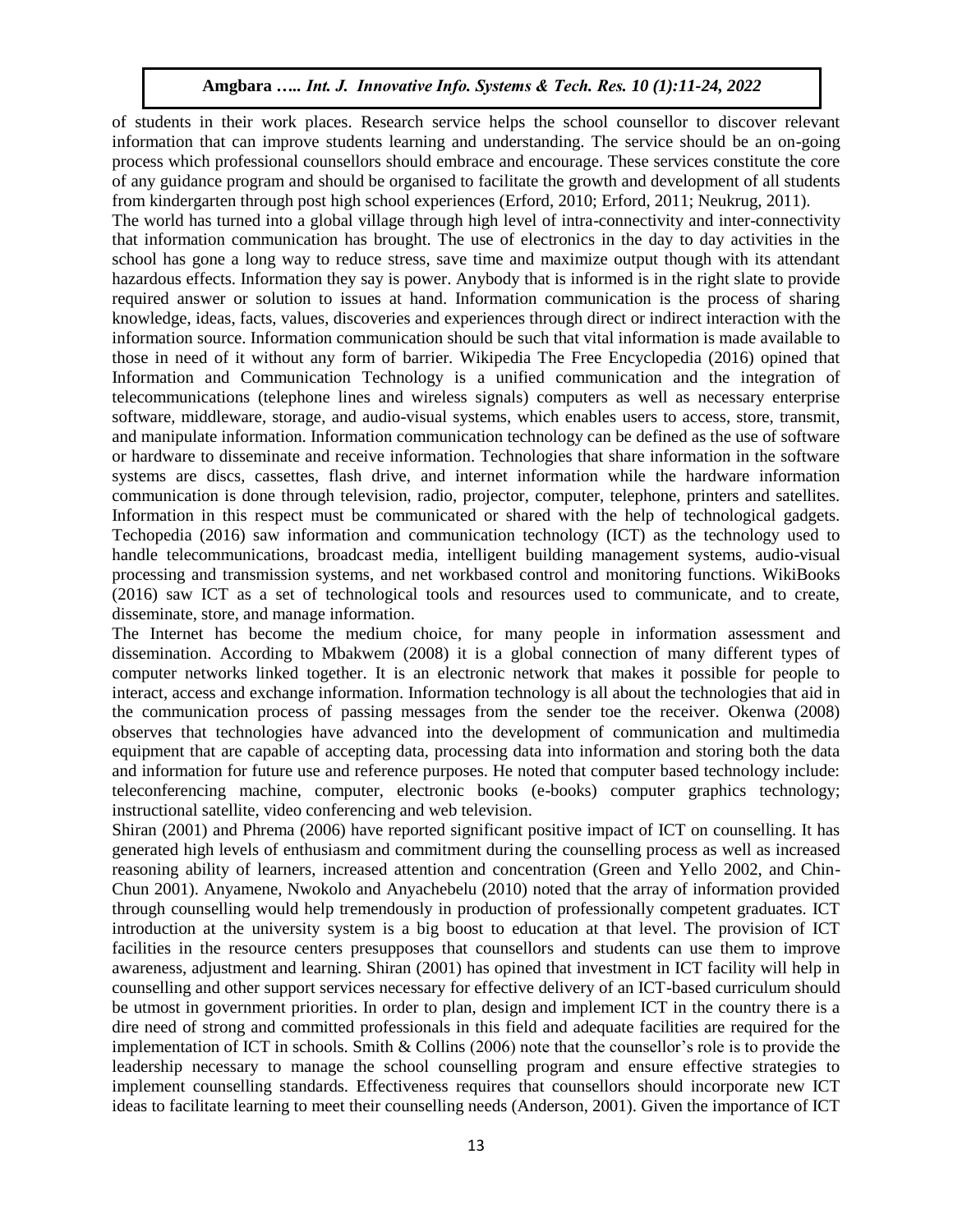and counselling and its need at the university levels of student's education, therefore the application of ICT in counselling becomes vital in improving students learning.

Guidance also helps to facilitate development of effective study habits, motivation, identifying learning or subject related problems, helping students to see the relevance of school years in life and for future, developing skills, right attitude and interests to help making a choice in career. Guidance and counseling, thus, promotes holistic development of every student. This shows the need for every teacher to become a 'guidance minded' teacher in the course of carrying out his/her duties with aim of making impacts in the students' lives. This study therefore intended to investigate the Role of ICT in Guidance and Counselling Service in secondary schools in Rivers State.

## **Statement of the Problem**

Poor academic performances among secondary school students, gives concern, this has a negative influence on the various programmes. It is a great concern for stakeholders to see students still performing poorly in their academics despite the numerous ways in which they are guided either by their teachers or parents which seems to be caused by inability of the students to follow the laid down rules and regulations. Despite the fact that, guidance and counseling programs are made available in both homes and in schools, there is still great height of indiscipline among students which contributions has influence on their academic performance.

The great importance and significance attached to guidance and counseling program in our educational system makes it necessary for an effective guidance and counseling services in our present secondary schools. This notwithstanding however, is likely to face a lot of problems in term of implementation or providing the guidance and counseling masters opportunity to function properly in the school system. The 6-3-3-4 system is generally geared towards harmonizing the society with its technological needs as it attempt to develop the society as the need arises. The problem of inferiority complex, personal confidence, self-motivation and inter-personal relationship lead to building of fellow students, this at times leads to truancy in the school. Also some students' do not have self confidence in terms of keeping themselves and do not want help from other people. The problem of this study therefore is to determine the Role of ICT in Guidance and Counselling Service in secondary schools in Rivers State.

## **Purpose of the Study**

The purpose of this study was to determine the Role of ICT in Guidance and Counselling Service in secondary schools in Rivers State, Specially, the objectives are to:

1. Examine the extent Placement services influence Guidance and counseling service in Secondary schools Students in Rivers State

2. to examine the level of counselors in the use ICT facilities in counselling students

3. To examine the frequency of ICT usage during counselling by counselors in Secondary schools Students in Rivers State

4. Ascertain the challenges associated with the use of ICT in guidance/counseling Rivers State.

# **Research Questions**

The following questions were posed to guide on the study;

1. To what extent does a Placement service influence Guidance and counseling service in Secondary schools Students in Rivers State?

2. What are the levels of counselors in the use ICT facilities in counselling students?

3. To what extent does frequency of ICT usage during counselling by counselors in Secondary schools Students in Rivers State?

*4.* What are the challenges associated with the use of ICT in guidance/counselling services in secondary schools in Rivers State?

## **Hypotheses**

1. There is no significant relationship between Placement service and Guidance and counseling service in Secondary schools Students in Rivers State?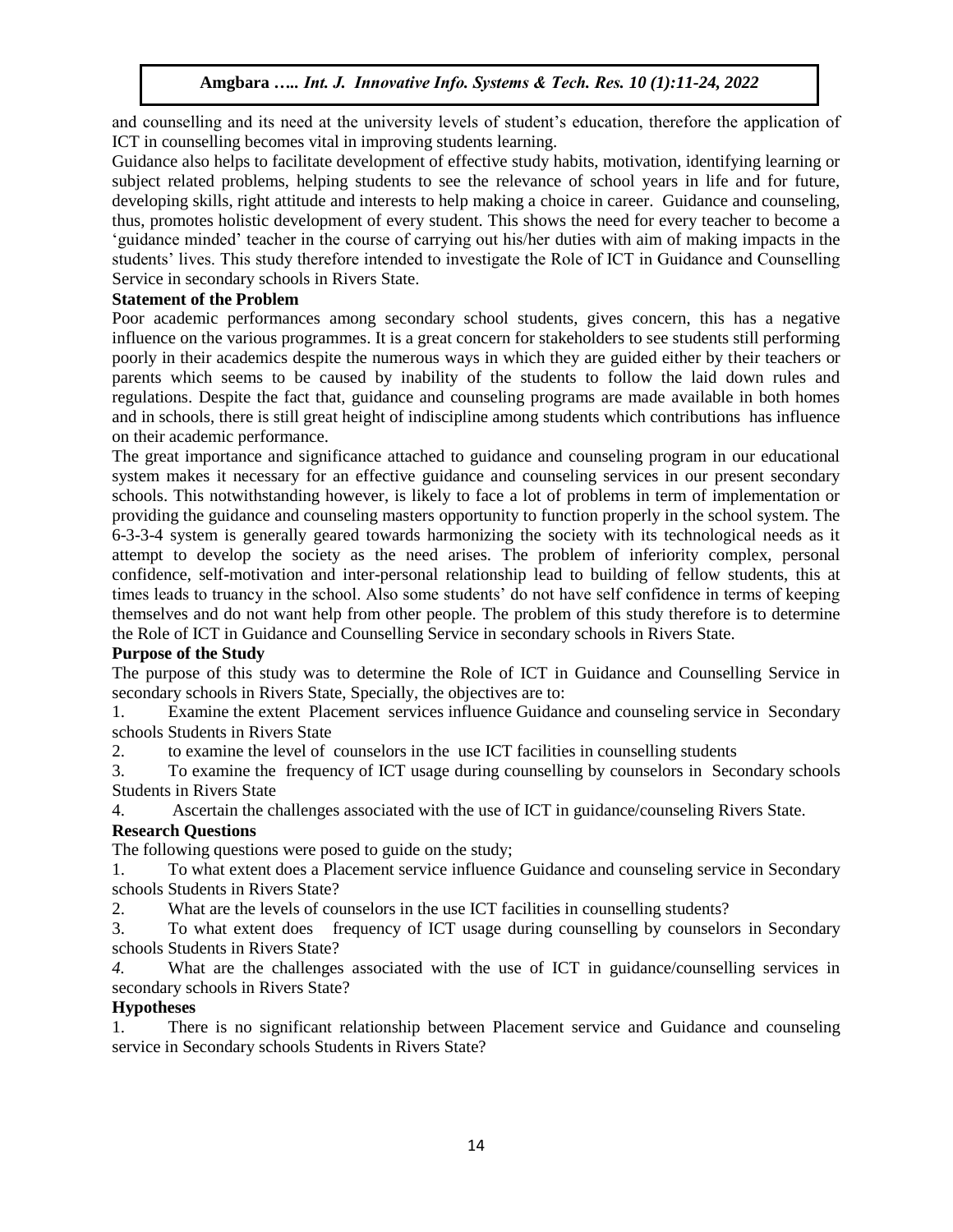# **LITERATURE REVIEW Theoretical Framework Client-Centred Theory**

Client-Centered Theory was developed by Carl Rogers (1902 -1987). It is sometimes called Person-Centered, Rogerian Psychotherapy and Non-directive Theory. Client-Centered Theory is an approach to counselling and psychotherapy that places much of the responsibility for the treatment process on the client, with the therapist taking a nondirective role. Its philosophy is that the client has the capacity somewhere to deal with his own problem. Certain characteristic essential to effective counselling are empathy, genuineness, warmth and unconditional positive regard. The primary bahaviours of the counsellor in this relationship are listening and reflection of feeling. Thus, the theory emphasized the effective growth of the client in the context of the helping relationship (Patterson, 1986).

Client-centered therapy has two primary goals which are increased self-esteem and greate£0penness to experience. Some of the related changes that this form of therapy seeks to foster in clients include closer agreement between the client's idealised and actual selves; better self-understanding; lower levels of defensiveness, guilt, and insecurity; more positive and comfortable relationships with others; and an increased capacity to experience and express feelings at the moment they occur.

# **Concepts of Information and Communication Technology**

Information and Communication Technology (ICT) is the synergy between computers and communication devices and forms an important part of the modern world. ICT refers to technologies that provide access to information through [telecommunications.](https://techterms.com/definition/telecommunications) It is similar to [Information Technology](https://techterms.com/definition/it) (IT), but focuses primarily on communication technologies.

Evans (2002) also described information and communication Technology as the acquisition, processing and dissemination of information by a micro-electronics based combination of computing and communications. Information and Communication Technology may therefore be defined as all that is involved in gathering and processing information through computers and other related equipment to reach the desired places and people at a reasonable cost and time to the overall benefit of mankind. ICT have changed the lives of people, work and play. Business Education should not be left out of this change to exploit the potentials, shape and transform the educational landscape of the tertiary and secondary institutions in Nigeria.

ICTs have the potential for increasing access to and improving the relevance and quality of education in developing countries. ICTs are potentially powerful tools for extending educational opportunities, both formal and informal, to those previously underserved in rural areas, groups traditionally excluded from education due to cultural or social reasons such as ethnic minorities, girls and women, persons with disabilities, and the elderly, as well as all others who for reasons of cost or because of time constraints are unable to enroll on campus.

Improving the quality of education and training is a critical issue considering the level of educational expansion in Nigeria. Haddad (2002) observes that ICTs enhance the quality of education by increasing learner motivation and engagement (through videos, television and multimedia computer software that combine text, sound and colorful, moving images), facilitating the acquisition of basic skills (through drill and practice, e.g. Sesame Street) and enhancing teacher training (e.g. Web-based courses through the Internet, satellite-based one-way video- and two-way audio conferencing by telephone, e-mail and fax). Educational technology initiatives around the world demonstrate that the enabling environments are as effective as the teachers who are central to them.

# **Concept of Guidance And Counseling Service**

Guidance usually involves providing actionable solutions to more general, immediate issues. It is the help all students receive from teachers, parents, community members, and others to assist them in educational and career development (West Virginia Department of Education,

2011). Ezeji (2001), defines guidance as the help given by a person to another in making choices, adjustment and in solving problems, Denga (2001), sees guidance as a cluster of formalized educational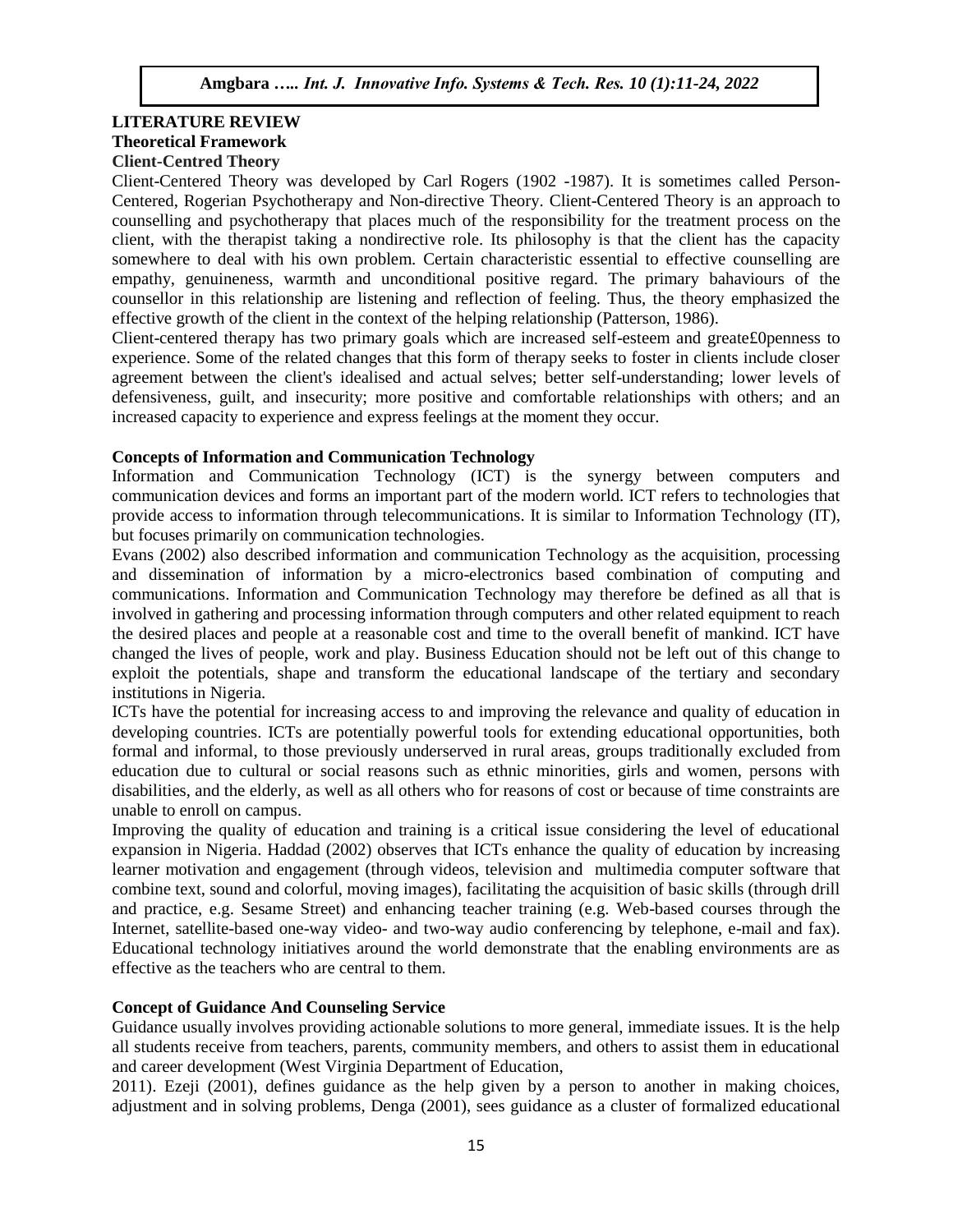services designed by the school to assist students to achieve self knowledge or self-understanding which is necessary for them to attain the fullest self-development and self realization of their potential. In this study, guidance is the process of helping people make important choices that affect their lives, such as choosing a preferred lifestyle.

Counselling focuses on in-depth discussion of problems and sharing information that aids understanding and future decision making. It refers to the help some individual students receive from credentialed professional to overcome personal and social barriers to learning. (West Virginia Department of Education, 2011). Ifelunni (2003) defines counselling as the assistance that an individual who is trained gives to another to enable such an individual to understand his potentials such as interest, his aptitude, strength and weaknesses. On the other hand, Okeke (2003), defines counselling as a helping relationship involving the counsellor and the client, in which the counsellor uses his professional knowledge and skills to assist the client attain proper development and maturity, improved functioning and ability to cope with life's problems. Counselling is also defined according to Eze (2012), as an inter-personal relationship between a professionally trained individual (counsellor) and a troubled individual (counsellee) or individuals (counsellees) whereby the former utilises his professional skills to help the latter to be able to solve his educational, vocational and person social problems.

Guidance and counselling services for students promotes their social, emotional physiological, spiritual and academic well-being. Guidance and Counselling (2011) has it that counselling aims at helping the client understand and accept themselves "as they are" and to help the student to help himself. Dunsmoor and Miller in Guidance and Counselling (2011) outlined the purpose of guidance and counselling as:

- $\triangleright$  To give the student information on matters important to success
- $\triangleright$  To get information about student which will be of help in solving his problems
- $\triangleright$  To establish a feeling of mutual understanding between student and teacher
- $\triangleright$  To help the student work out a plan for solving his difficulties
- $\triangleright$  To encourage and develop special abilities and right attitudes
- $\triangleright$  To inspire successful endeavour toward attainment
- $\triangleright$  To assist the student in planning for educational and vocational choices.

These loft and paramount purposes may not be properly achieved if the guidance and counselling are stereotyped to the conventional method of guidance and counselling but could be possible with the use of information communication technology system.

The importance of guidance and counselling programme in secondary schools, include bringing to the students an increased understanding of educational, vocational and social information needed to make wise choices (Oye, Obi, Mohd & Bernice, 2012). Guidance and counselling is a term usually used together which focus on assisting individuals attain self-understanding and direction, although attempts have been made by various authors to define the term separately. Guidance and counselling is therefore designed to help individuals/students in their different problems and concerns, so that they grow up well adjusted individuals capable not only of living productive lives, but are also prepared to contribute their quota to the development of their society. Gibson, 2008 states that Guidance and counselling services prepare students to assume increasing responsibility for their decisions and grow in their ability to understand and accept the results of their choices. While Ezeji (2001), defines guidance as the help given by a person to another in making choices, adjustment and in solving problems, Denga (2001), sees guidance as a cluster of formalised educational services designed by the school to assist students to achieve self knowledge or self-understanding which is necessary for them to attain full self-development and self- realization of their potential. On the other hand, Okeke (2003), defines counselling as a helping relationship involving the counsellor and the client, in which the counsellor uses his professional knowledge and skills to assist the client attain proper development and maturity, improved functioning and ability to cope with life's problems. Counselling is also defined according to Eze (2012), as an interpersonal relationship between a professionally trained individual (counsellor) and a troubled individual (counsellee) or individuals (counsellees) whereby the former utilises his professional skills to help the latter to be able to solve his educational, vocational and person social problems.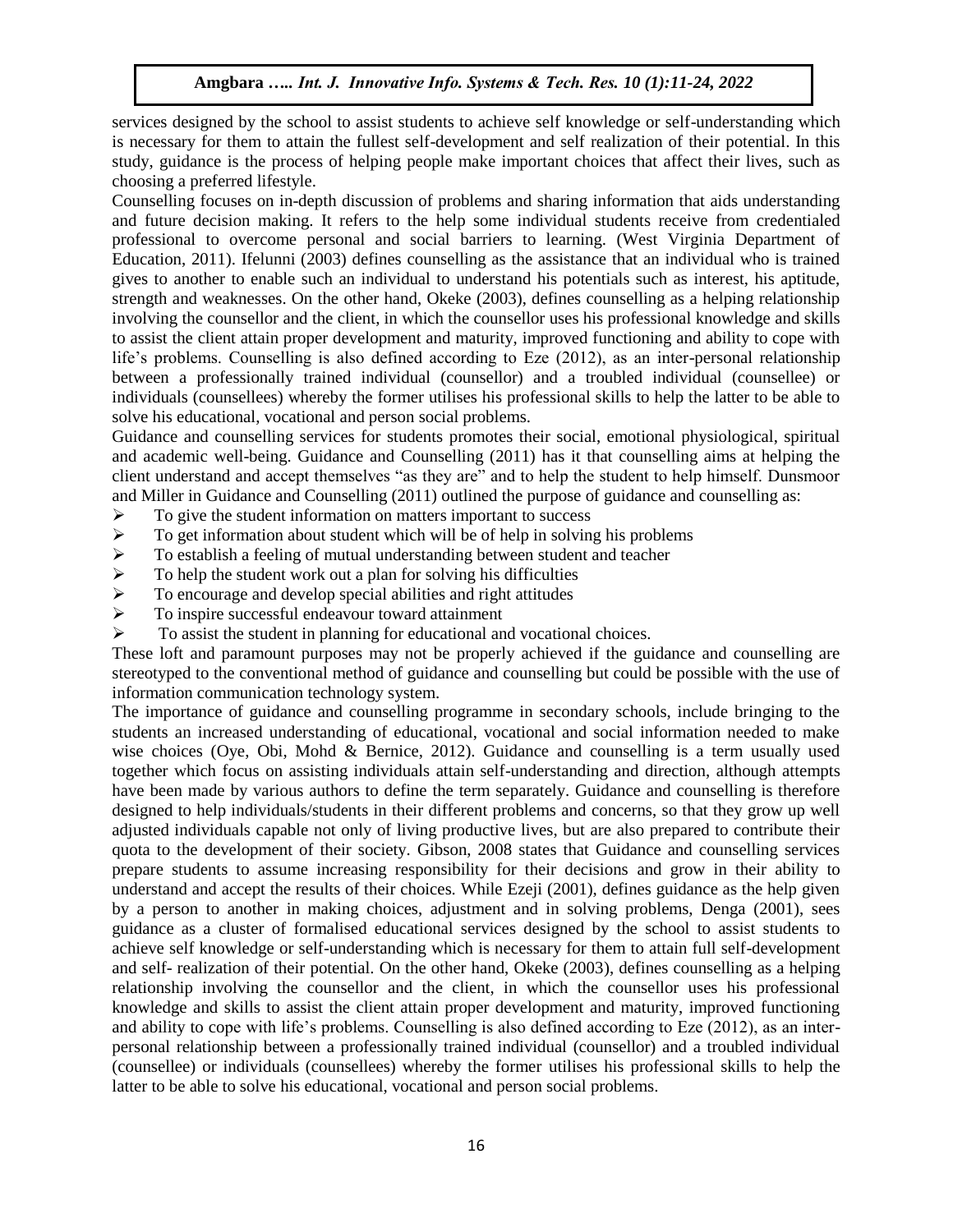Guidance is the help given by one person to another in making choices and adjustments and in solving problems. It is a face to face relationship between the counsellor and the counsellee for the purpose of enabling the counsellee to resolve his conflicts or problems. Bark (2003) defined guidance and counselling as the assistance made available by qualified and trained persons to an individual of any age to help him manage his own life activities, develop his own points of view, make his own decisions and carry his own burden. Generally, students are faced with problems of inappropriate vocational choices, emotional inadequacy and social personal problems. Guidance and counselling therefore provides appropriate assistance to students for better understanding and acceptance of their personalities and endowment, proper knowledge of their strengths and weaknesses, attitudes and worth as unique individuals, Arowolo (2013). Guidance and counselling is also a process of helping people to discover their needs, interests and capabilities in order to formulate their own goals and make plans to realize them.

Several scholars such as Ormrod (2003), Heward, (2003), Wadsworth, Milson and Cocco (2004) opined that guidance counsellors are professionals trained in psychological perspective who typically render numerous tangible services to parents, students and teachers. Guidance and counselling can be seen as an assistance given to students by a specially trained guidance counsellor to resolve their educational, vocational and emotional problems. This counsellor has been trained academically to render the services in school and out of school settings, to help his beneficiaries achieve maximally in spite of all limitations. Modo and Inaja (2010) have defined the counsellor as one that is professionally trained in the field of counselling to help clients or students who may be in need of such help. Again Denga (2001) sees the counsellor as manager of a project called client. He says that the counsellor manages the client's educational, vocational and personal-social potentials in a way that the individual becomes useful to himself and the society at large. To effectively manage his clients, the counsellor employs some professional skills such as listening, responding, empathizing, probing, questioning, interpreting, confronting, restatement, silence, catharsis, assurance, immediacy, encouraging, clarifying, selfdisclosing, concretizing, homework and summarizing (Okobiah 2006). Guidance and counselling therefore is a human oriented programme which is based on helping the individual to define and redefined his goals and aspirations in life pursuits for greater productivity.

#### **Placement Services**

Guidance and counselling therefore provides appropriate assistance to students for better understanding and acceptance of their personalities and endowment, proper knowledge of their strengths and weaknesses, attitudes and worth as unique individuals, Arowolo (2013). Guidance and counselling is also a process of helping people to discover their needs, interests and capabilities in order to formulate their own goals and make plans to realize them. These are services that have to do with the process of helping students to enter and to make adjustment in the next stage of development, (Okeke, 2003). Placement service is concerned with assisting students to adjust to the next stage of development whether in school or on the job. The placement services are very essential at the end of secondary school education, where a student needs to decide on the next step after secondary school. The services assist students in selecting subject combinations required for particular courses and choosing of the right career. Makinde (1994) states that placement services are designed to aid an individual to select and utilize opportunities within the school and in the labour market. Placement Service. This involves placing students in an appropriate class or school, courses, training or vocations. The counselor assist the students to choose the right subject combination in line with their traits. This process is useful in carrying out the placement of these students into science, arts, commercial or technical class. The placement programmes also assist the graduating students to choose the right course at the University (Alabi, 2006).

## **ICT And Counseling**

Information and communication technologies (ICT) will need to be fully integrated into the delivery of careers services. Such integration would not only have the potential to achieve more for less, but would also increase the flexibility of services and enhance their quality (Bimrose & Barnes, 2010; Edwards et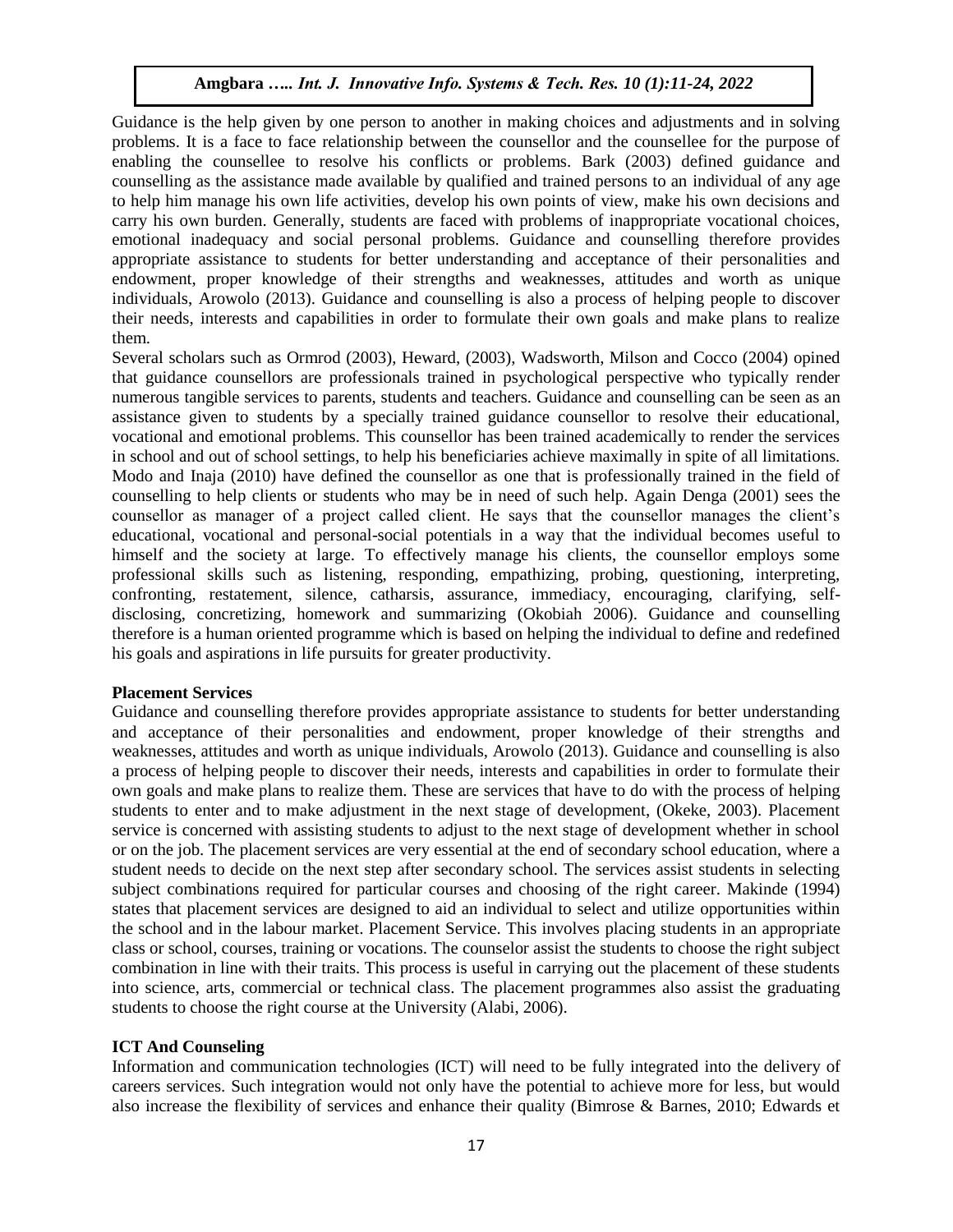al., 2010; Hooley et al., 2010). Studies by Rickwood (1995), Zubrick (2000), Sawyer et al (2001) cited by Marilyn (2003) give an outline of the history of ICT use in counseling.

## **The Role Of ICT And Guidance And Counseling**

The knowledge of ICT usage improves human capacity in every fields of human endeavor such as business transactions, industrial operations, educational programmes and activities in all aspects of life in general. According to Ofodu (2007), ICT is a revolution that involves the use of computers, internet and other telecommunication technology in every aspects of human endeavor. Ozoji in Jimoh (2007), define ICT as the handling and processing of information (texts, images, instructions, etc) for use, by means of electronic and communication devices such as computer, cameras, telephone. Ofodu(2007) also refers to ICT as electronic or computerized devices, assisted by human and interactive materials that can be used for a wide range of teaching and learning as well as for personal use. From these definitions, ICT could therefore be defined as processing and sharing of information using all kinds of electronic devices, an umbrella that includes all technologies for the manipulation and communication of information.

The role of ICT in guidance can be seen in three ways: as a tool, as an alternative, or as an agent of change. The growth of websites and help lines as forms of technically mediated service delivery means that the potential of ICT as a change agent is now greater than ever before. The telephone, websites and email, alongside face-to-face facilities, could be alternative services; or they could be portals into a wide, flexible and well-harmonized network of services. Public policy may support or impede such harmonization. The potential roles of public policy in relation to ICT-based guidance and information provision include funding such provision as part of their general funding for guidance and information services.

In these various respects, ICT has the potential to significantly increase access to guidance services, freeing it from constraints of time and space. At the same time, however, there may be restrictions on access to the ICT resources themselves. There is widespread concern that the growth of the Internet is exacerbating inequalities between the information-rich and the information-poor: between industrialized and developing countries; between the rich and poor within each nation; and between those who are technically literate and those who are technically inept (OECD, 2000). Growing access to the Internet through the television and telephone is likely to reduce these gaps; libraries and other public information points can also have an important role to play. For the present, though, the gaps remain substantial.

Oladimi, & Oladipo, (2006). And (Kelly (2004). ). While describing Nigeria's position in global technology arena they noted that there is a gap between average Nigerian student's knowledge in computer skills and the computer skill of other students from other countries around the world. Tookiji(2007) emphasized that these students need counseling to improve ICT skills before graduation. Counseling is a form of education, which the students receive from their counselors. Palmer (2007) states that counseling is an educational process used in solving problems of the learner. Research findings from(Chun – Chun (2001) have reported significant positive impact of ICT on counseling. It has generated high levels of enthusiasm and commitment during the counseling process as well as increased reasoning ability of learners, increased attention and concentration. Anyamene, Nwokolo and Anyachebelu (2010) noted that the array of information provided through counseling would help tremendously in production of professionally competent graduates.

# *Roles of integrated websites*

Offer & Sampson (1999) suggest that career centers' websites can have at least five different purposes. One is as a funnel into their own existing off-line services, aiming to maximize take-up of these services. The second is to act as a diversion, seeking to take the pressure away from these off-line services by diverting users to other, usually web-based resources where their needs can be met. The third is an enhancement of such diversion, seeking to deliver on-line guidance within the site itself. The final two add further enhancements: providing a forum for putting users in contact with others facing similar issues to their own, or with people who may offer help in relation to these issues (e.g. potential career mentors); and providing a source of distance learning programmes in career management skills and related areas(Offer, Sampson, & Watts (2001).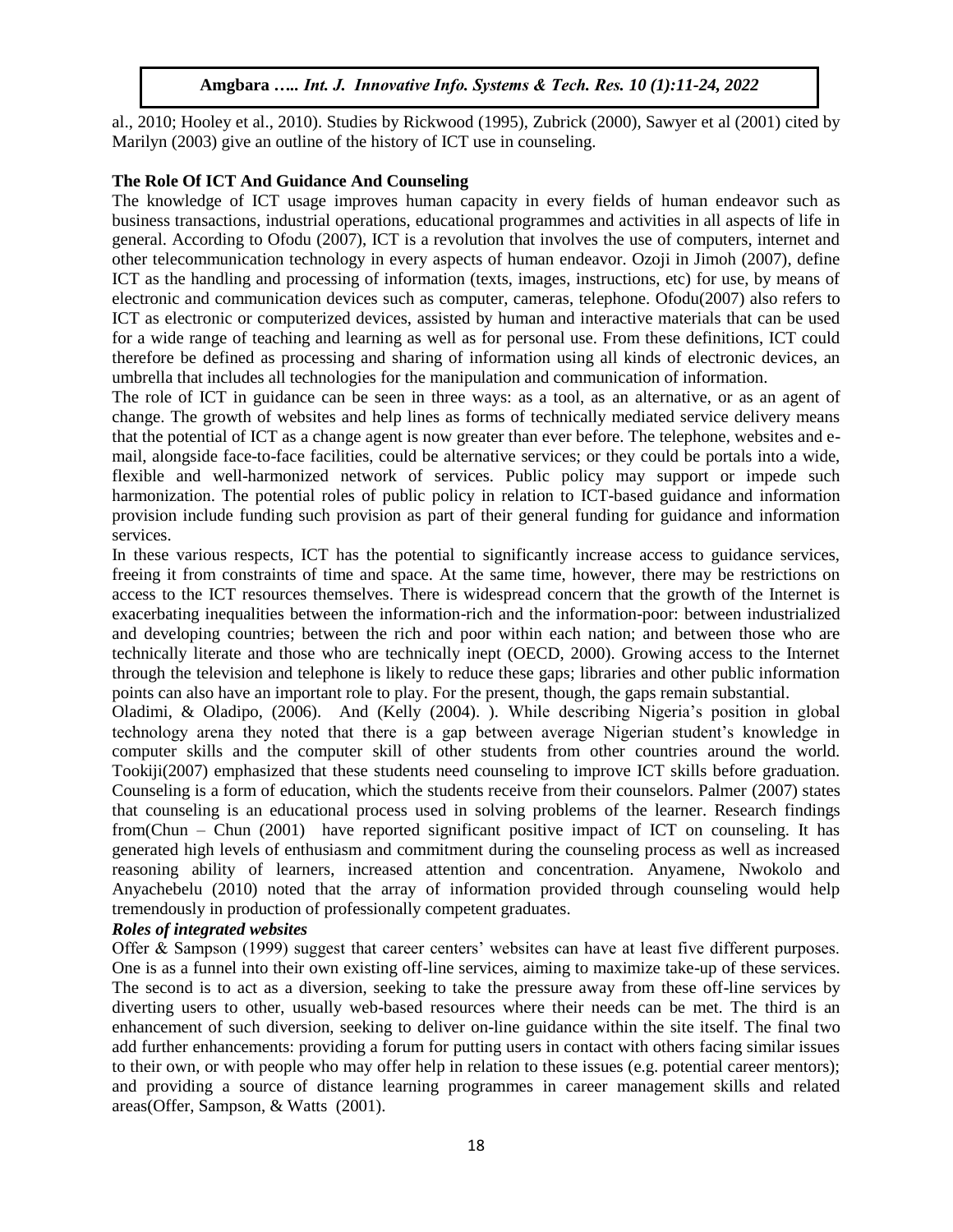## *Telephone help lines*

Alongside websites, there has been growing interest in the use of telephone help lines in delivering career information and guidance services. A comparative analysis of these help lines indicates that some have been promoted essentially as information services; others as career counseling services. Some are focused primarily on learning or on work; others on career, embracing the two. Some are aimed at young people or adults; others are all-age. Some are separate services based on call centers; others are integrated in various ways into more broadly-based services (Watts & Dent, 2002).

The provision of ICT facilities in the resource centers presupposes that counselors and students can use them to improve awareness, adjustment and learning. Shiran (2001) has opined that investment in ICT facility will help in counseling and other support services necessary for effective delivery of an ICT-based curriculum should be utmost in government priorities. It has been observed that there is a lack of ICT infrastructure in Nigerian Secondary Schools. It is recommended that attention must be given to the availability of ICT facilities in schools. The availability of Internet services at school will help the counselors and students.

One of the areas in the various services being provided by the school is guidance services or the school counseling services. Through the implementation of the school guidance program various goals and objectives of developing and honing young children to become good and productive citizens of the country could be attained. Through the efficient and effective use of ICT, school counselors are in a better position to provide administrators, teachers, parents, and students the appropriate timely information needed to help all students to set ambitious goals and to realize their goals. The benefits of using ICT in school counseling are so great that there is no need for more justification as to why there is an urgent need to undertake our study on integrating ICT in school counseling for the basic education. Martin (2008) describes the school counselor of the future as one who will be prepared in a pre-service program to possess pro-active, socially critical behavior and skills needed to strategically plan to challenge the status quo in systems where inequities impede students' academic success. Moreover, Offer & Watts(2001 presents the current use of ICT in relation to relevant forms of personal information, advice, and guidance leading to personal development for young people aged 13 to 19.

## **METHODOLOGY**

## **Research Design**

This study adopted the descriptive survey. According to Mugenda and Mugenda (2003), a descriptive survey involved asking a large group of respondents' questions about particular issues or phenomenon. Descriptive survey was adopted in this study for various reasons. It allowed the researcher to adopt a holistic approach in the study sampled schools. Secondly, it was easy to use research tools like questionnaires and interview schedules

#### **Population and Sample of the Study**

The Population of this study consists of 499 teacher counselor and SS1 students' of public secondary school in Rivers State. The sample for this study consists of 50 percent of the total population making a total of 250 drawn from the schools under study. The sampling technique used was simple random sampling techniques as all the respondents were given equal opportunity.

#### **Instrumentation**

The instrument used for this study was a self-structured questionnaire developed by the researcher. The questionnaire was tagged "The Role of ICT in Guidance and Counselling Service in Secondary School in Rivers State". The questionnaire was developed into two sections. Section A was for background information of the respondents while section B was used to elicit information concerning the research questions posed in chapter one. The questionnaire was structured in a four point rating scale of Strongly Agreed to Strongly Disagreed as shown below for research question two to four while research question one was for high extent, moderate extent, low extent and very low extent as the case may be.

## **Validation of the Instrument**

The instrument was designed by the researcher and sent to the project supervisor and three other experts in the field of study who proof read the instrument and made necessary corrections and approved the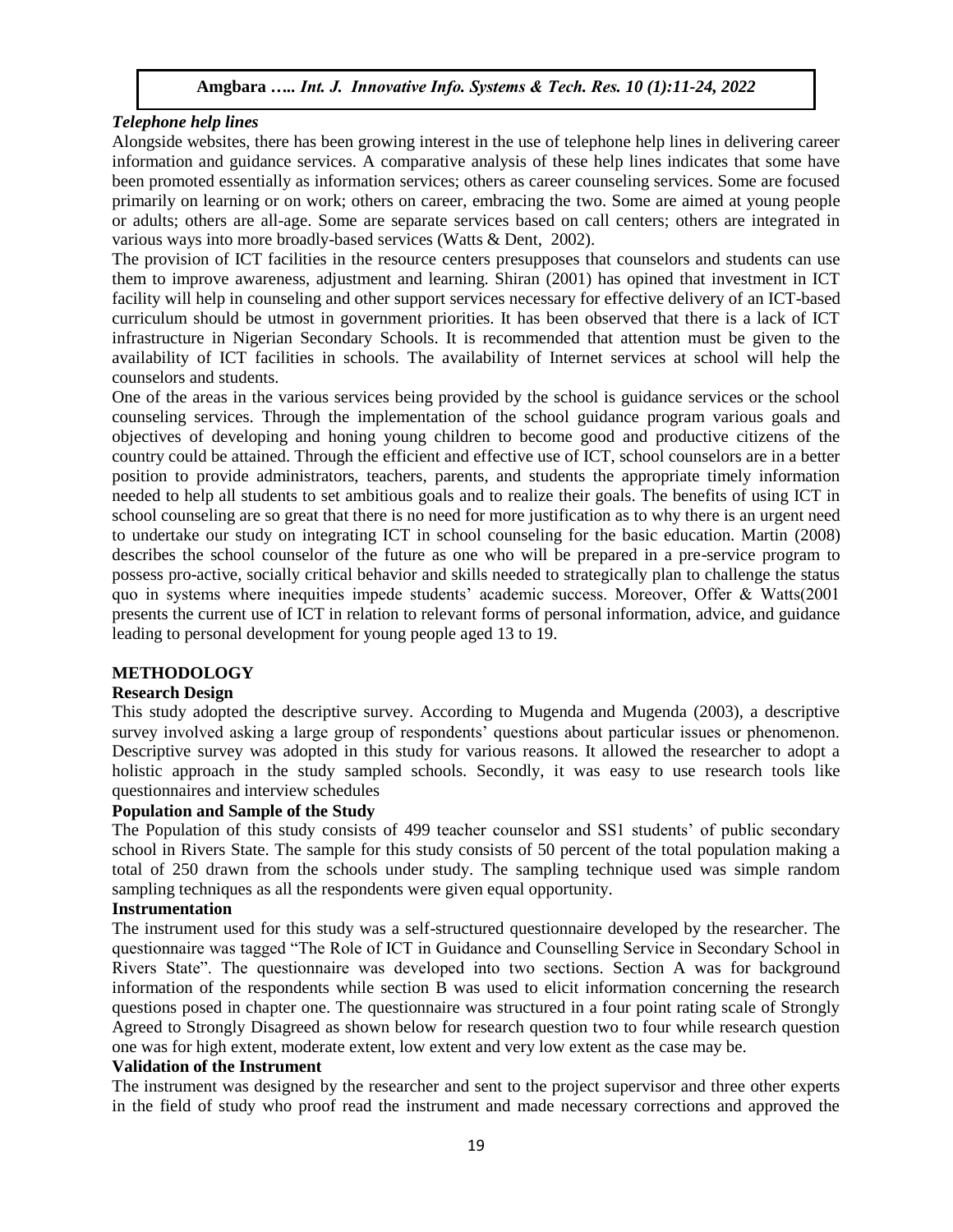questionnaire for administration. The inputs made by the validators was taken into consideration before the final copy of the instrument was produced.

## **Reliability of the Instrument**

In order for the researcher to establish the reliability of the instruments used in this study, the researcher administered the instruments to a minimum of 20 respondents who were not part of the sample for the study using a test-re-test method, which involved administering the instrument twice at different intervals. The test was administered to the appropriate group after one week (7 days), after which it was readministered to the same group; and the two sets of scores, were correlated. The Pearson's Product Moment Correlation Coefficient statistical tool was employed to correlate the sets of scores. The computation yielded correlation coefficient of 0.54 and it was acceptable by the researcher as a valid and reliable instrument for the study.

# **Data Analysis Techniques**

Mean rating and standard deviation was used to analyse the research questions posed in chapter one. Decision for acceptance was based on the scores achieved from the table. Any mean score above 2.50 was agreed or moderate extent and mean score below 2.50 was disagreed or low extent.

# **4.1 DATA PRESENTATION AND ANALYSIS**

**Research Question 1:** *To what extent does a Placement service influence Guidance and counseling service in Secondary schools Students in Rivers State?*

**Table 4.1: Mean and Standard Deviation on Placement service influence Guidance and counseling service in Secondary schools Students in Rivers State**

|     |                                          | Counsellor = $100$ |           |                | Students $= 130$ |           |                |
|-----|------------------------------------------|--------------------|-----------|----------------|------------------|-----------|----------------|
| S/N | <b>Item Statements</b>                   | x                  | <b>SD</b> | <b>Remarks</b> | x                | <b>SD</b> | <b>Remarks</b> |
|     |                                          |                    |           |                |                  |           |                |
| 1   | New students are not assisted 2.78       |                    | 1.21      | Agreed         | 3.1              | 0.92      | Agreed         |
|     | in any way in the choice of<br>subjects  |                    |           |                |                  |           |                |
| 2   | Counsellors<br>provide 3.13              |                    | 0.89      | Agreed         | 2.9              | 0.88      | Agreed         |
|     | information on experiences               |                    |           |                |                  |           |                |
|     | that increase knowledge of<br>occupation |                    |           |                |                  |           |                |
| 3   | Counsellors assists students to          | 3.15               | 1.08      | Agreed         | 3.14             | 0.91      | Agreed         |
|     | enrol in the most appropriate            |                    |           |                |                  |           |                |
|     | academic course work                     |                    |           |                |                  |           |                |
| 4   | Counsellor educates students             |                    | 1.10      | Agreed         | 2.93             | 0.95      | Agreed         |
|     | on how to form successful                |                    |           |                |                  |           |                |
|     | cooperatives after school                |                    |           |                |                  |           |                |
|     | Total mean & SD<br>$=$                   | 12.03              | 4.28      |                | 12.07            | 3.66      |                |
|     | Grand mean & SD<br>$=$                   | 3.01               | 1.07      |                | 3.02             | 0.92      |                |
|     |                                          |                    |           |                |                  |           |                |

**Source:** Field Survey, (2019)

Table 4.1 which is for research question one showed that all the items were agreed. The respondents agreed that New students are not assisted in any way in the choice of subjects. Counsellors provide information on experiences that increase knowledge of occupation The confirmation was made with a grand mean of 6.97 and standard deviation of 1.07 for counselor while that of students were 3.01 and 0.915 for mean and standard deviation.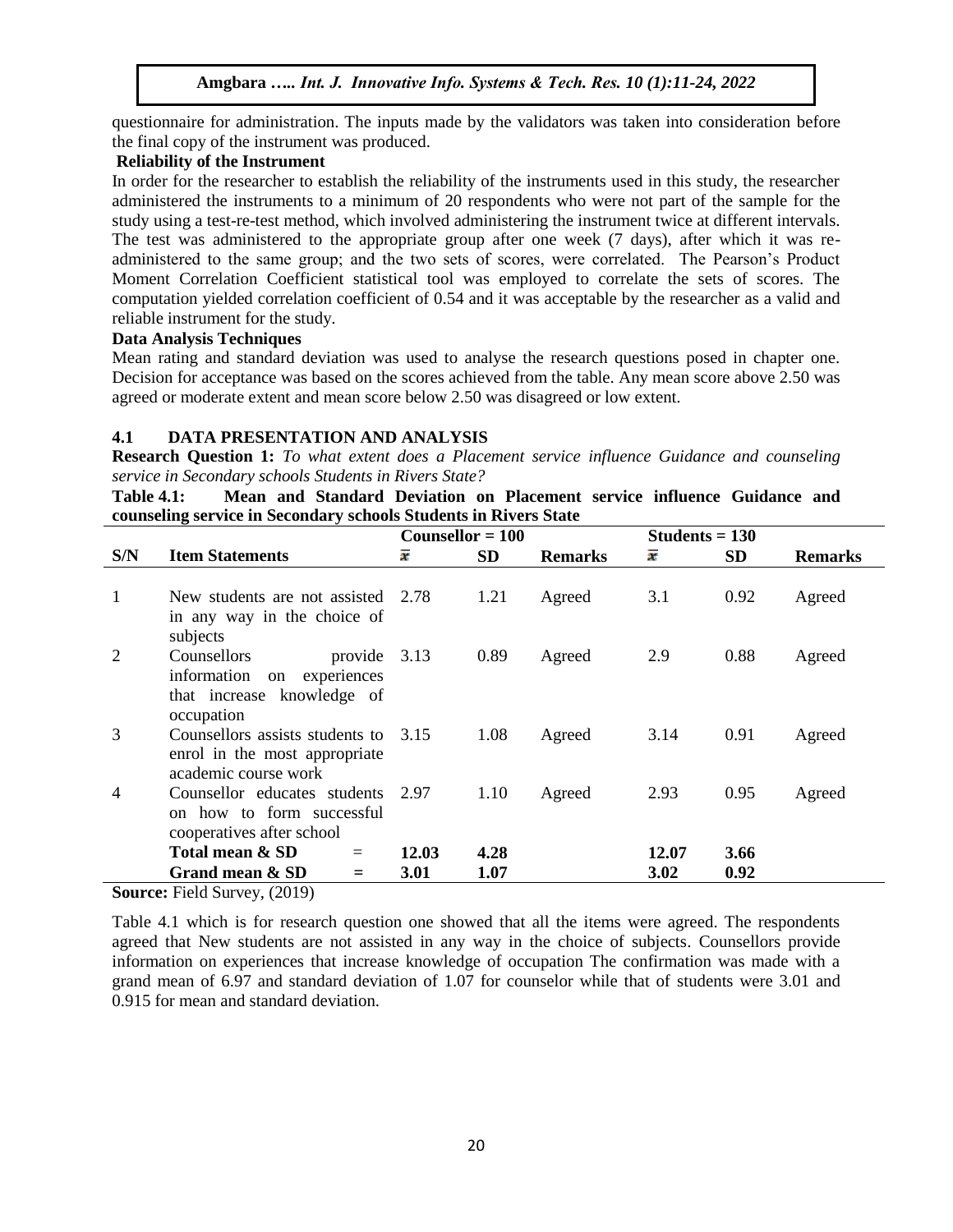**Amgbara** *….. Int. J. Innovative Info. Systems & Tech. Res. 10 (1):11-24, 2022*

**Research Question 2:** *To what extent does frequency of ICT usage during counselling by counselors in Secondary schools Students in Rivers State?*

| <b>Table 4.2:</b>                                           |  | Mean and Standard Deviation on the frequency of ICT usage during counselling |  |  |  |  |
|-------------------------------------------------------------|--|------------------------------------------------------------------------------|--|--|--|--|
| by counselors in Secondary schools Students in Rivers State |  |                                                                              |  |  |  |  |

|                |                                                                             | Counsellor $= 100$  |           |                | Student $= 130$     |           |                |
|----------------|-----------------------------------------------------------------------------|---------------------|-----------|----------------|---------------------|-----------|----------------|
| S/N            | <b>Item Statements</b>                                                      | $\overline{\bm{x}}$ | <b>SD</b> | <b>Remarks</b> | $\overline{\bm{x}}$ | <b>SD</b> | <b>Remarks</b> |
|                |                                                                             |                     |           |                |                     |           |                |
|                | I use computer to record information and 2.30                               |                     | 0.94      | Agreed         | 2.99                | 0.89      | Agreed         |
|                | distribute to clients/students                                              |                     |           |                |                     |           |                |
| 2              | I use computer to present placement 2.87                                    |                     | 1.24      | Disagreed      | 3.21                | 0.69      | Agreed         |
|                | service to students                                                         |                     |           |                |                     |           |                |
| 3              | For effective group counselling I use 3.04                                  |                     | 0.86      | Agreed         | 2.98                | 1.05      | Agreed         |
|                | Power Point presentation                                                    |                     |           |                |                     |           |                |
| $\overline{4}$ | employ the use of<br>computer                                               | in $2.95$           | 0.89      | Agreed         | 2.98                | 0.96      | Agreed         |
|                | counselling students                                                        |                     |           |                |                     |           |                |
|                | <b>Total Mean &amp; SD</b>                                                  | 11.16               | 3.93      |                | 12.16               | 3.59      |                |
|                | <b>Grand Mean &amp; SD</b><br>$\sim$ $\sim$ $\sim$ $\sim$ $\sim$<br>_______ | 2.79                | 0.98      |                | 3.04                | 0.89      |                |

**Source**: Field Survey, (2019)

Table 4.2 which is for research question two showed that all the items were agreed. The respondents agreed that the student use computer to record information and distribute to clients/students. The confirmation was made with a grand mean of 2.79 and 0.98 while standard deviation of 3.04 and 0.89 for both coounsellor and students.

**Research Question 3:** *What are the levels of counselors in the use ICT facilities in counselling students?*  **Table 4.3: Mean and Standard Deviation on the levels of counselors in the use ICT facilities in counselling students**

|                | countenant practice                                           |                 |           |                |                 |      |                |  |  |
|----------------|---------------------------------------------------------------|-----------------|-----------|----------------|-----------------|------|----------------|--|--|
| S/N            |                                                               | $Teacher = 100$ |           |                | Student $= 130$ |      |                |  |  |
|                | <b>Item Statements</b>                                        | x               | <b>SD</b> | <b>Remarks</b> | x               | S.D  | <b>Remarks</b> |  |  |
|                | I consult the internet to prepare my<br>guidance Services     | 3.0             | 0.87      | Agreed         | 2.75            | 1.25 | Agreed         |  |  |
| 2              | Students submit their problems to me 3.03<br>through email    |                 | 0.86      | Agreed         | 2.92            | 0.89 | Agreed         |  |  |
| 3              | I use SMS to give placement services 2.86<br>to students      |                 | 1.01      | Agreed         | 3.17            | 0.57 | Agreed         |  |  |
| $\overline{4}$ | I use computer to type my guidance 2.95<br>services programme |                 | 1.09      | Agreed         | 3.04            | 0.90 | Agreed         |  |  |
|                | <b>Total Mean &amp; SD</b>                                    | 11.84           | 3.83      |                | 11.88           | 3.61 |                |  |  |
|                | <b>Grand Mean &amp; SD</b>                                    | 2.96            | 0.95      |                | 2.97            | 0.90 |                |  |  |

**Source:** Field Survey, (2019)

Table 4.3 which is for research question three showed that all the items were agreed. The respondents agreed that low level of application of ICT in counselling services. The confirmation was made with a grand mean of 2.96 and 0.95 and standard deviation of 2.97 and 0.90 as responses of the respondents on both teachers and students.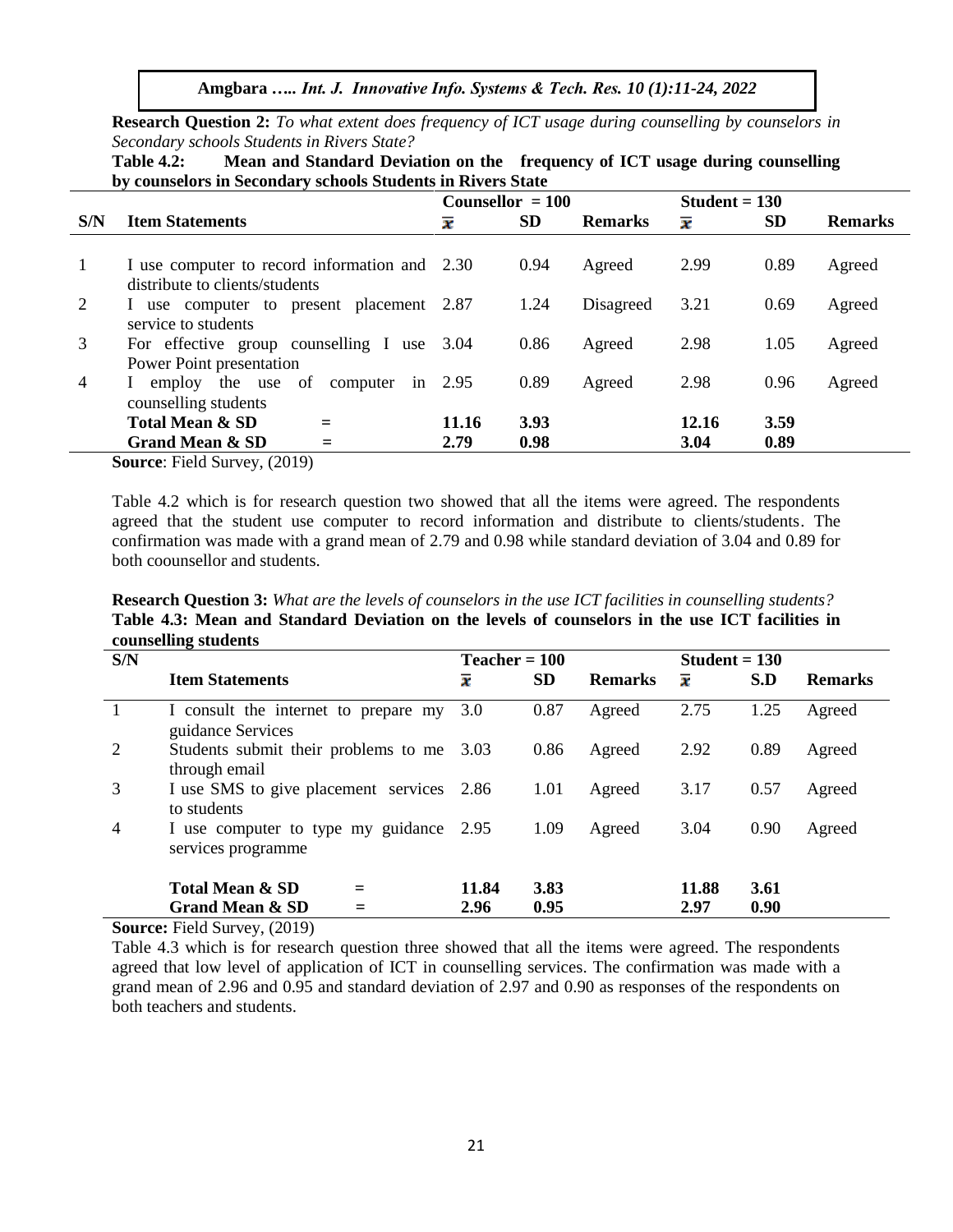**Amgbara** *….. Int. J. Innovative Info. Systems & Tech. Res. 10 (1):11-24, 2022*

**Research Question 4:** *What are the challenges associated with the use of ICT in guidance/counselling services in secondary schools in Rivers State*

| $\tilde{\phantom{a}}$<br>S/N |                                      | $Teacher = 100$             |           |                | $Student = 130$     |      |                |
|------------------------------|--------------------------------------|-----------------------------|-----------|----------------|---------------------|------|----------------|
|                              | <b>Item Statements</b>               | $\overline{\boldsymbol{x}}$ | <b>SD</b> | <b>Remarks</b> | $\overline{\bm{x}}$ | S.D  | <b>Remarks</b> |
|                              | Lack of ICT complaint guidance and   | 3.0                         | 0.87      | Agreed         | 2.75                | 1.25 | Agreed         |
|                              | <b>Counselors</b>                    |                             |           |                |                     |      |                |
| 2                            | Lack of adequate counselling centres | 3.03                        | 0.86      | Agreed         | 2.92                | 0.89 | Agreed         |
| 3                            | Lack of ICT materials                | 2.86                        | 1.01      | Agreed         | 3.17                | 0.57 | Agreed         |
| 4                            | Lack of power supply                 | 2.95                        | 1.09      | Agreed         | 3.04                | 0.90 | Agreed         |
|                              | <b>Total Mean &amp; SD</b><br>$=$    | 11.84                       | 3.83      |                | 11.88               | 3.61 |                |
|                              | <b>Grand Mean &amp; SD</b><br>$=$    | 2.96                        | 0.95      |                | 2.97                | 0.90 |                |

**Table 4.4: Mean and Standard Deviation on** *the challenges associated with the use of ICT in guidance/counselling services in secondary schools in Rivers State?*

**Source:** Field Survey, (2019)

Table 4.3 which is for research question three showed that all the items were agreed. The respondents agreed that challenges associated with the use of ICT in guidance/counselling services in secondary schools is Lack of ICT complaint guidance and counsellors. Lack of adequate counselling centres and Lack of ICT materials. The confirmation was made with a grand mean of 2.96 and 0.95 and standard deviation of 2.97 and 0.90 as responses of the respondents on both teachers and students.

#### **4.2 Tests of Hypotheses**

**Hypothesis 1:** There is no significant difference in the mean responses of Students and Teachers on the extent of Relationship between them, in Teaching and Learning Commerce in Senior Secondary Schools. **Table 4.5: Z-test Analysis of the mean responses of Students and Teachers on the extent of Relationship between them, in Teaching and Learning Commerce in Senior Secondary Schools.** 

| <b>Respondents</b> | N    |      | <b>SD</b> | <b>Std</b><br><b>Error</b> | DF                   | z-cal                  | z-crit   | <b>Decision</b>      |  |
|--------------------|------|------|-----------|----------------------------|----------------------|------------------------|----------|----------------------|--|
| Student            | 30   | 3.02 | 0.92      |                            |                      |                        |          |                      |  |
|                    |      |      |           |                            |                      |                        |          |                      |  |
|                    |      |      |           | 0.13                       | 228                  | 0.08                   | 1.96     | Accepted             |  |
| Teacher            | l 00 | 3.01 | 0.07      |                            |                      |                        |          |                      |  |
| $\sim$             |      |      |           | $\sim$                     | $\sim$ $\sim$ $\sim$ | $\cdot$ $\sim$ $\cdot$ | $\cdots$ | $\sim$ $\sim$ $\sim$ |  |

The test was conducted using z-test statistics and the mean of the teachers is 3.01 and that of the students 3.02, the standard deviation for the teachers is 1.07 and for the students is 0.92: the standard error mean 0.13. The observed z-cal is 0.08, the p-value is 0.000 ( $p<0.005$ ), table value is 1.96. The null hypothesis is thus accepted because there is a no significant difference in the opinion of students and teachers on the extent of relationship between them, in teaching and learning commerce in senior secondary schools.

#### **DISCUSSION OF FINDINGS**

The result of the findings showed that the respondents accepted that information technology facilities which are provided to an extent in the nine universities include computer with peripherals, stabilizer, and scanner. It means that the provision of other ITC facilities is grossly inadequate. On this, Okenwa (2008) stated that the options available for information technology include computer, electronic books, computer graphics technology, instructional television programmes, motion films, live broadcast satellite, video conferencing and web television. It is one of the means of bringing reform in the field of counselling. On the level of use of ICT resources in counselling students, the findings showed that information and communication technology is not often used in counselling students to improve their learning. This does not ague well, the result is not in line with the findings of Chin-Chun and Phrema (2006) who reported ICT usage in counselling. Also, Green and Yello (2002) and Chun-Chun (2001) observed high levels of enthusiasm and commitment by teachers in using ICT in counselling students. The study found a generally low use of ICT by counsellors in counselling services. The result is consistent with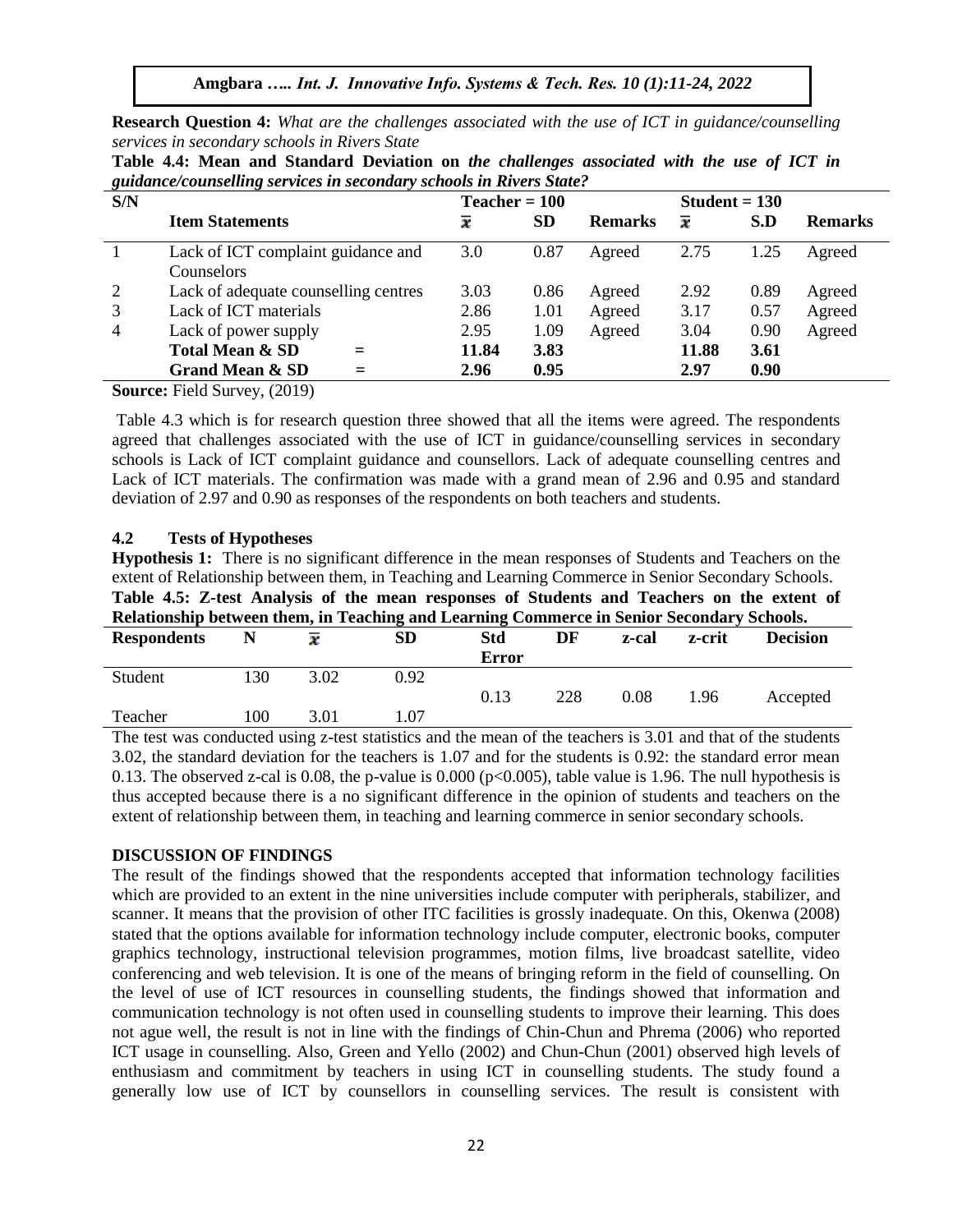Papanastasiou and Angeli (2008) whose study revealed a very low frequency with which software programs were actually used in various school subjects by teachers. This low use of ICT by counsellors could be as a result of low awareness of the importance of ICT in counselling services. A reasonable number of them affirmed that they have not been having opportunities of attending seminars and workshops on ICT which would have increased their awareness of ICT. This finding underscore the results obtained from the study of Okwudishu (2005), Adomi and Kpangban, (2010) that unavailability of some ICT components in schools and lack of adequate search skills and of access points in the schools hampers counsellors' use of ICTs and were viewed as forces inhibiting the use of internet by secondary school counsellors.. The implication is that, more efforts are required by the Ministry of Education to expose the counsellors to ICT facilities so that they improve their skills in ICT for counselling purpose. The counsellors on the other hand should take it as a challenge to be ICT compliant.

This aligned with Cuban (2000), Becker and Ravitz (1999) and Brush (1998) that technology reform efforts in integrating ICT in classroom assessment have failed because teachers' beliefs, skills, and attitudes were never taken into consideration. Result obtained by Abdul-Salaam (2011) that most teachers used as the sample for her study were not competent in the use of ICT suffices here. This is because for effective integration of ICT in assessment, teachers must be competent in handling the necessary ICT software that could enhance assessment. Academic staff expressed their concern about the high cost of ICT tools which they were not capable of purchasing during the time of data collection suggesting that except the government could subsidize. For effective use of ICT for counseling services, both the counsellors and the students/clients must be cognitively and affectively prepared to embrace the innovations in Counselling, teaching and learning particularly in the use of ICT for counselling services.

## **CONCLUSION**

It was also concluded that guidance and counselling services play a major role in enhancing social and emotional adjustment among the students in secondary schools. Also, guidance and counselling unit helps in promoting prosaically behaviour among the students in secondary schools. In addition, it can be concluded from the findings that guidance and counselling services in secondary schools are paramount in modifying students behaviour through assisting students control their emotions such as fear and anger thus creating a harmonious environment for students to stay and learn Thus, Zunker (2008) points out that secondary school require intensive and frequent guidance counselling services in order to overcome students' antisocial behavior Characterized by conflicts, fighting anger fear of uncertainties and possible massive destruction of property and loss of innocent lives. Guidance and counselling services influence students' academic achievement in Rivers State.

#### **RECOMMENDATIONS**

From the above conclusions, the study makes the following recommendations:

- 1. The counsellors should acquire skills on how to use ICT in counselling.
- 2. The counsellors should provide more time to use ICT in counselling.
- 3. Clients should be expose to the use of ICT seeking for counselling by the counsellors.
- 4. Counsellors should have opportunities of workshop and seminars.
- 5. Government should provide ICT facilities for students, counsellors and teachers.
- 6. Electricity is very essential and should be provided in secondary schools so that counsellors, teachers and students will participate in the information and communication technology age.
- 7. Counsellors should give their students assignment that requires e- learning.

#### **REFERENCES**

- Anyamene, A. N., Nwokolo, C. N. & Anyachebelu F.E.(2010).Information technology as a gateway for effective counselling. A paper presented at annual conference of the Faculty of Education, Nnamdi Azikiwe University, Awka, 30th – 3rd September, 2010.
- Bandele, S. O. (Ed.). (2006). Development of modern ICT and internet system. Abuja, Nigeria: Pan of Press.